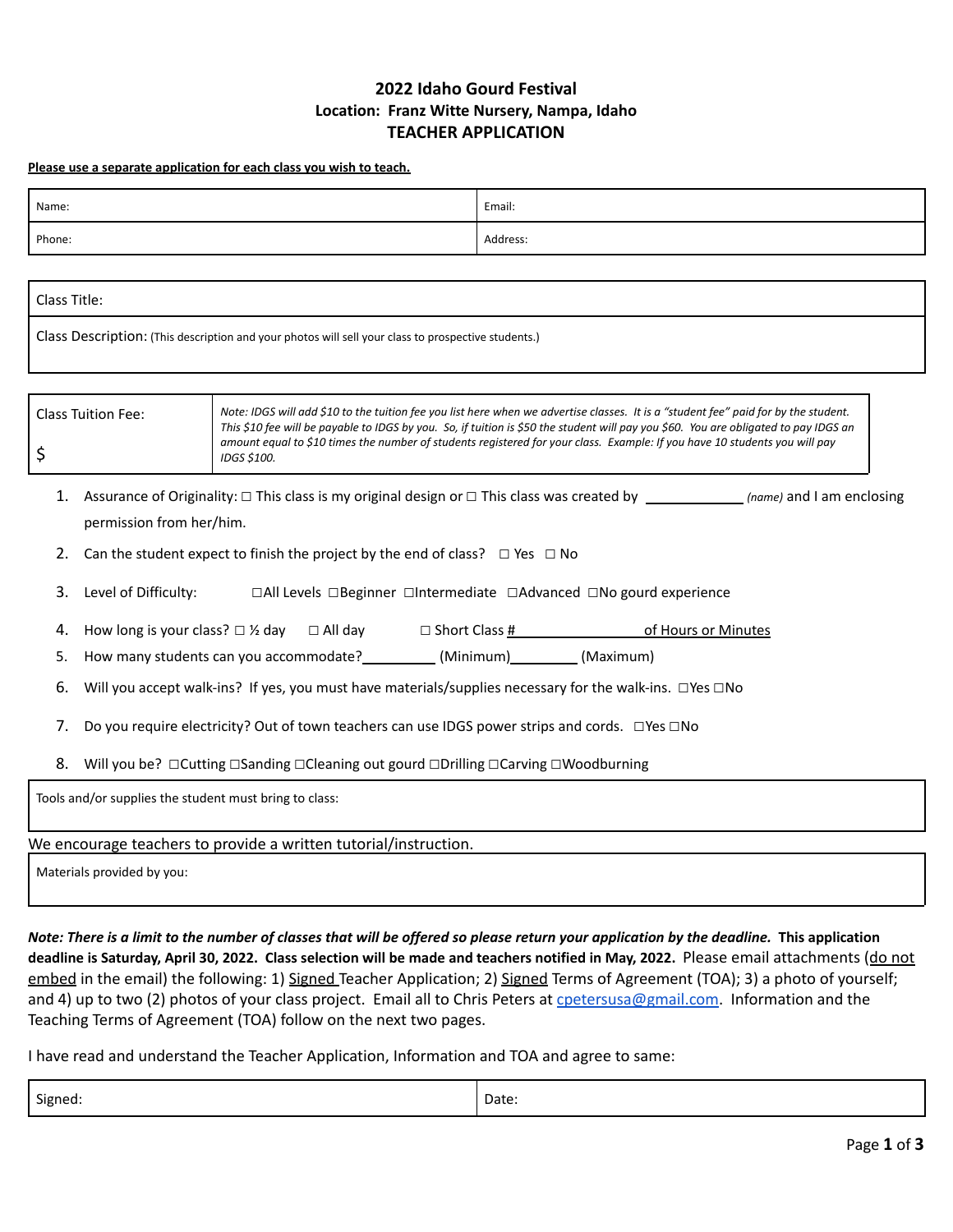## **INFORMATION**

The Idaho Gourd Society (IDGS) is holding their 21<sup>st</sup> gourd festival on Saturday and Sunday, September 24 and 25, 2022 at Franz Witte Garden Center, Nampa, Idaho. Classes will be held Thursday, Friday, Saturday and possibly Sunday, September 22 to 25.

Thank you for your interest in teaching gourd classes.

IDGS will administer the registration of classes. Teachers need to know and accept that IDGS will receive \$10 per student (called, "student fee") and that amount will be included in the tuition when the class is advertised. Students make their check payable to the teacher. You will be required to issue a check payable to IDGS for the student fees.

Classes are full, half day and some can be shorter generally between the hours of 9:00 and 5:00.

August 31st is the last day for students to cancel. After that time students are committed and you can count on receiving payment even on 'no shows'. August 31st is also the cut-off date for a class to meet the minimum student number. You will have the **option** to cancel the class due to insufficient enrollment but not before August 31st. By not cancelling you may benefit from walk-in and/or late registering students. If you decide to cancel because of low registration you must do so by September 3, 2022 to allow students time to register for another class.

Illness/Emergency—This is a challenging situation when putting on classes but we'll do our best to keep our policy simple. Out of respect for students and IDGS if you have an unavoidable need to cancel please inform us **immediately**.

IDGS will use your class description and photos for class registration and to advertise the classes on the IDGS website, on Facebook and on the venue's website. Please take care to provide quality, high resolution photos (300 dpi is ideal), preferably on a light colored background. We ask for a photo of the teacher and up to two (2) photos of the class project. Save your photos with the following naming convention: LASTNAME\_CLASSTITLE.

Deadlines:

| April 30, 2022      | Teacher Application, TOA, Photos                                                 |
|---------------------|----------------------------------------------------------------------------------|
| May 13, 2022        | Classes Selected by IDGS/Teachers Notified                                       |
| May 15/May 22, 2022 | Registration Opens: IDGS Members Only/Nationwide                                 |
| August 31, 2022     | Last Day Students can cancel/Teachers receive class enrollment information       |
| September 3, 2022   | Teachers may cancel low-enrollment class or commit to teach low-enrollment class |

Direct any questions you may have to Chris Peters at [cpetersusa@gmail.com,](mailto:cpetersusa@gmail.com) 208-697-3102.

## **Teaching Terms of Agreement (TOA)**

This is an Application Agreement between **IDAHO GOURD SOCIETY** and those who wish to teach gourd art and craft in conjunction with the **Idaho Gourd Festival**, during September 22 to 25, 2022. The IDGS intends to offer classes to further the objectives of the IDGS. Classes provide social activities of recreational and educational nature to its members and community.

1. Idaho Gourd Society reserves the right to bar any class or exhibit that we deem inappropriate.

2. Teachers must set up and be ready to greet their students at class start time.

3. Teachers agree to only teach activities described on their application, (unless otherwise approved by Idaho Gourd Society)**,** and will require dust masks, gloves, eye protection, and/or any other safety equipment for their students, whenever **advisable.**